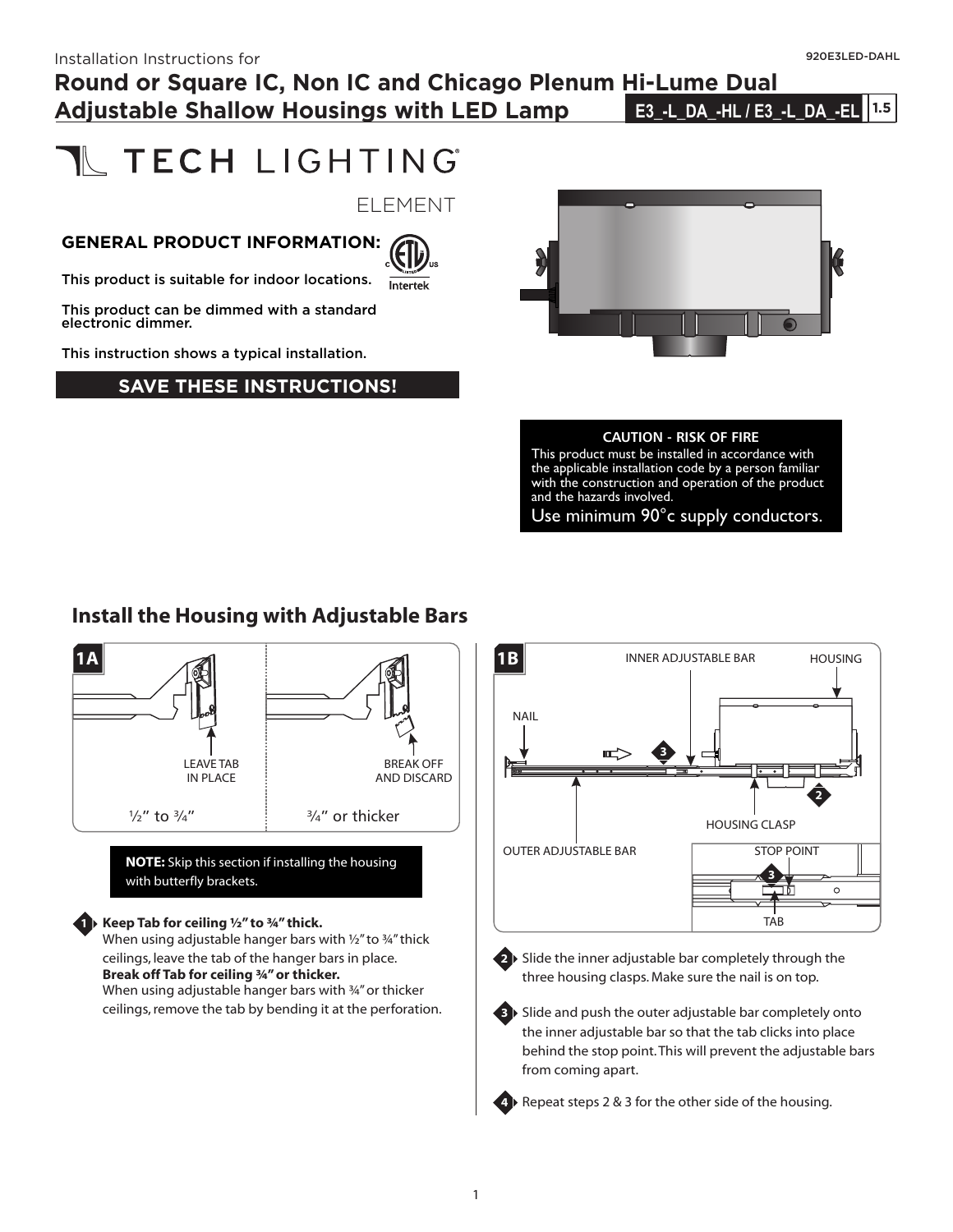

**NOTE:** The adjustable bars can be mounted to joists that are spaced 16" - 24" apart.

**5** ▶ Align the bottom of the end plates with the bottom of the ceiling joists.

Level the adjustable bars and, with a hammer, tap the nails **6** completely into the joists to secure the adjustable bars in place.



align multiple housings using a laser or string.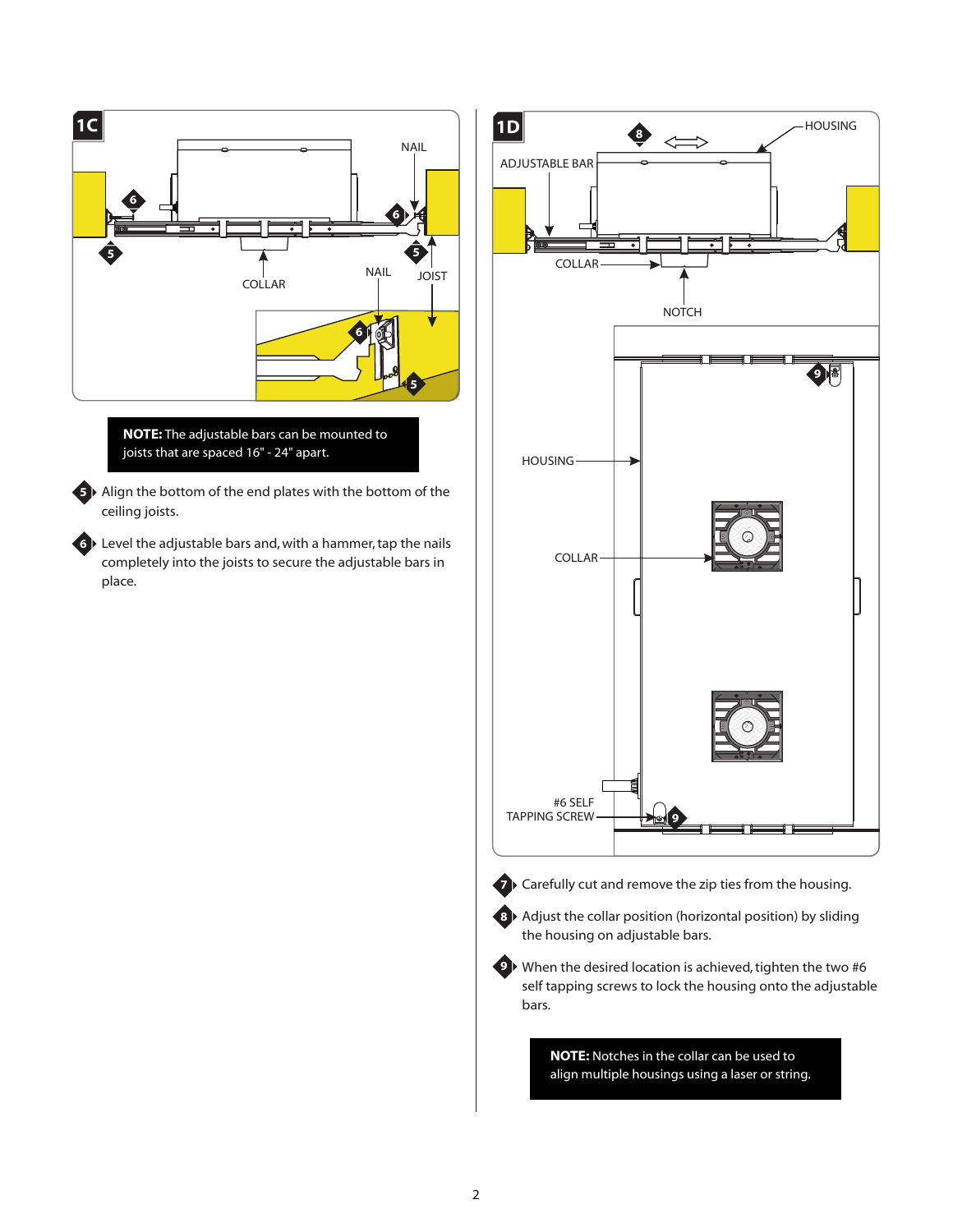#### **Install the Housing with Butterfly Brackets Connect Power to the Housing**



#### **NOTE:** Skip to page 3 if installing the housing with adjustable bars.

**1** Slightly loosen the wing nut to slide the butterfly bracket up or down.

2<sup>)</sup> After achieving the proper location, tighten the wing nut to secure the butterfly bracket in place.

**3** Repeat steps 1 and 2 on for the other butterfly bracket.

Utilize the butterfly brackets to install the housing in **4** accordance with local electrical codes.

> **TIP:** Notches in the collar can be used to align multiple housings using a laser or string.



1 Push up on the tabs on the electrical box and remove the electrical box cover.





2<sup>1</sup> Install the conduit to the housing electrical box.

**3** Run the power line wires into the housing electrical box.

**NOTE:** When a fixture is installed in a location that requires servicing from below the ceiling through the fixture aperture, the branch circuit connections need to be able to be brought out through the aperture.To accomplish this, an NM type cable in conjunction with snap-in/push-in connectors must be used and a 12" service loop must be left available outside of the fixture housing wiring compartment to allow additional branch circuit wiring to be pulled through the snap-in/push-in connector and extended out through the aperture below ceiling level.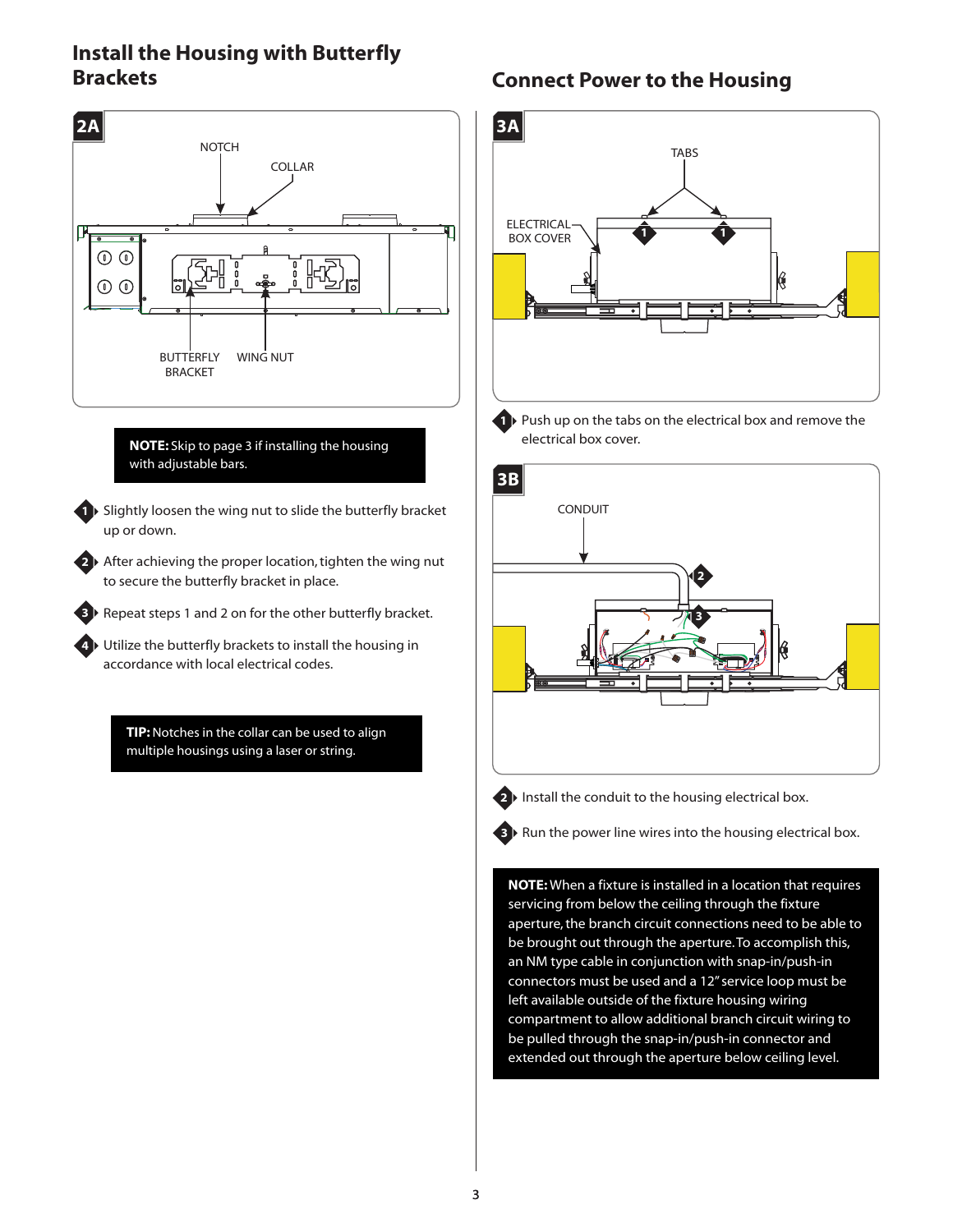

EcoSystem Fade-to-Black applications, properly connect the two purple wires (dimming/digital bus).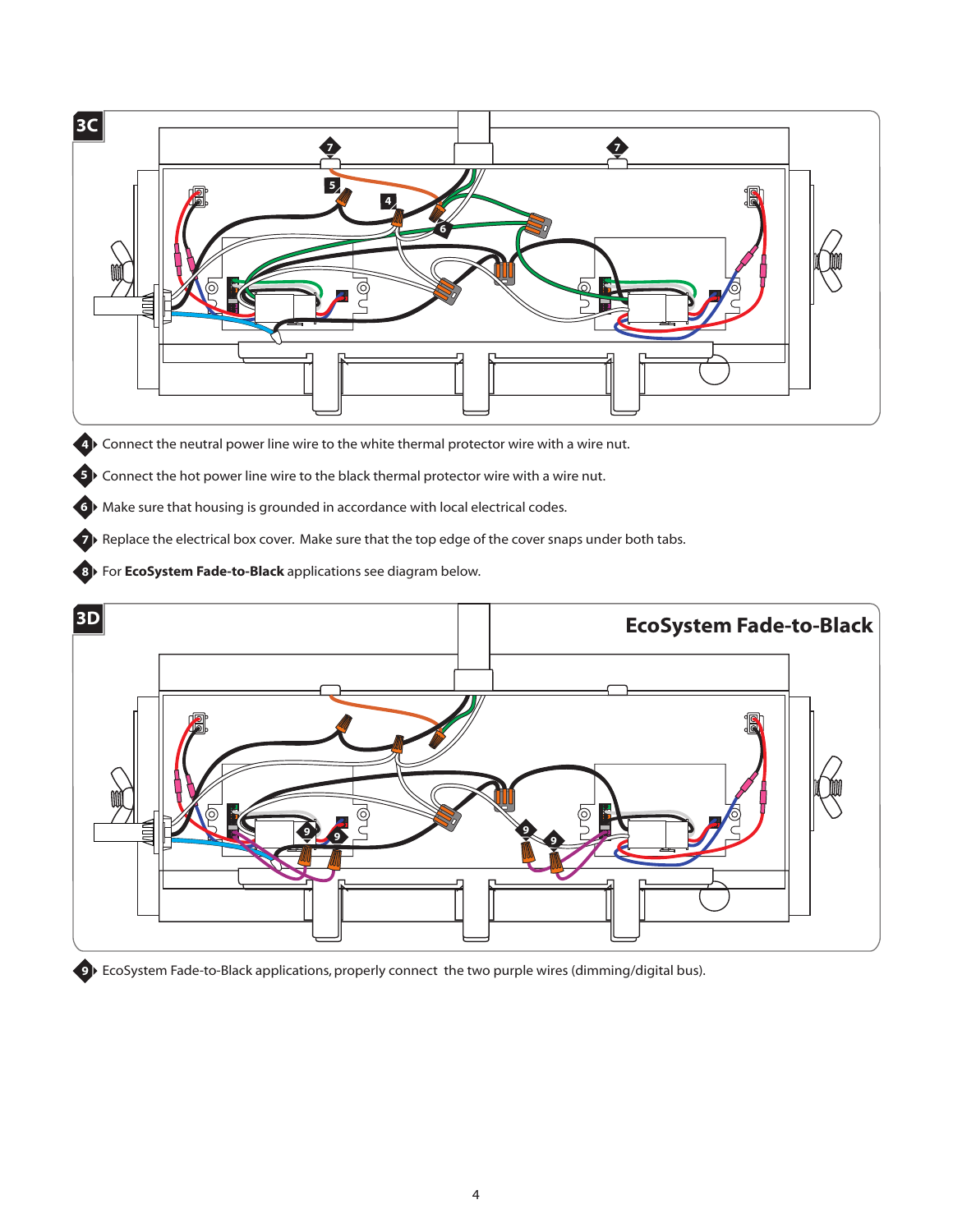## **Install Drywall**

**2**



**For round trims**, mark two 3-7/8" diameter circles on the **1** drywall spaced 10-1/4" apart on center. Cut out the marked sections.

**For square trims**, mark two 3-7/8" squares on the drywall spaced 10-1/4" apart on center. Cut out the marked sections.



**3** ▶ Align the cut out section of drywall with the collars and install the drywall.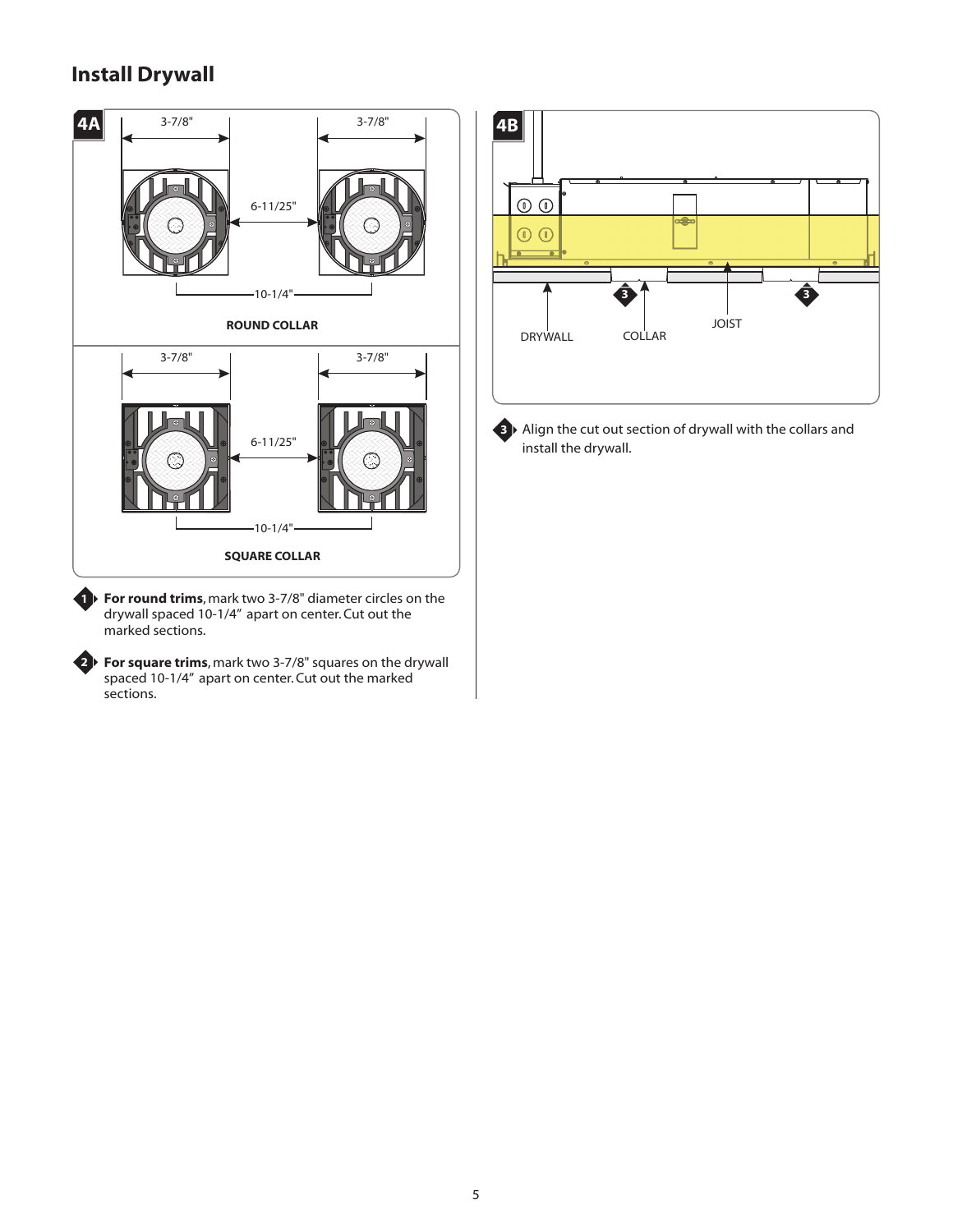#### **Install Plaster Ring (For Flangeless Versions Only)**



**1** Line up the two tabs in back of the plaster rings with the two cut out sections of the collar's inside edge.

2<sup>1</sup> Push the plaster ring tabs into the cut out sections of the collar's edge.



**3** Secure both plaster rings in place with the two provided flat head #8-32 screws. Make sure that the screws penetrate through the drywall into the housing screw

> **NOTE:** Do not overtighten the screws! Overtightening may bend the plaster ring, causing the plaster surface to come away from the drywall.





**4 ▶ Plug both collars with the provided dust shield.** 





**6** Finish around the trims to match drywall.